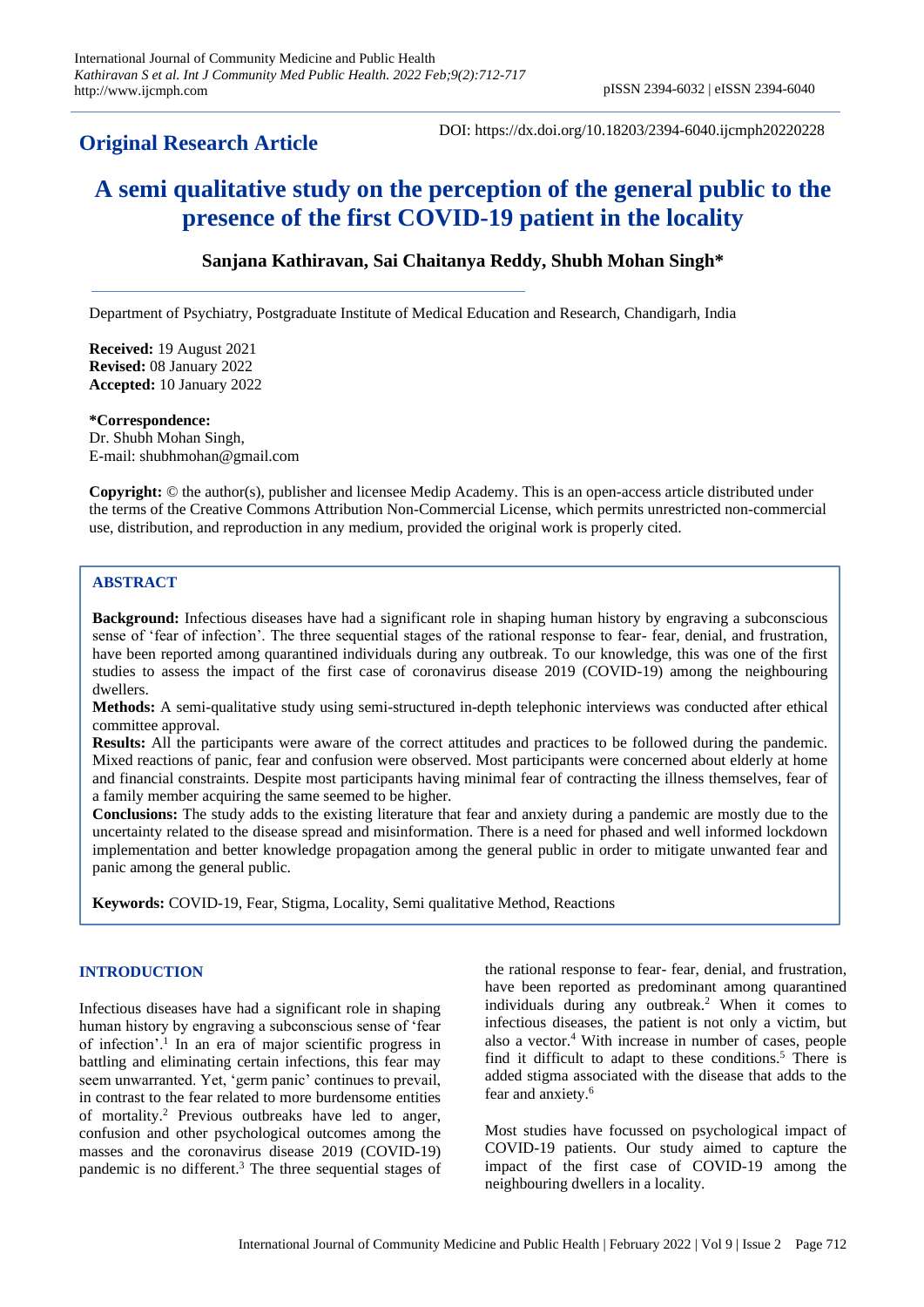#### **METHODS**

A semi-qualitative study was conducted through telephonic interviews. Ethical approval for this study was received from the institutional review board. Detailed descriptions of the experiences of the inhabitants after coming to know about the first incidence of a patient of COVID-19 in the locality were obtained. Participants were recruited through purposive and snowball sampling. Inclusion criteria was age between 18-60 years, giving consent for the study, staying in and around 1 km from the COVID-19 patient in the locality. Exclusion criteria included those who denied consent. Sample size was determined by data saturation- at the point when no new themes seemed to emerge. Variation in age, educational qualification, proximity from the residence of COVID patient were considered to obtain diversity in their experiences. The study objectives and voluntary nature of the study were explained to the participants. Written informed consent was obtained from participants through an online survey before the telephonic interview. The online survey consisted of 22 questions. The initial questions (n=4) were to understand the demographic profile of the participants. The rest of the questions (n=17) were focussed on participants' knowledge, attitude, and perception about COVID-19. The questionnaire ended with an option for the participant to provide informed consent to be contacted telephonically to divulge further information about their experiences of staying in a locality where an inhabitant had turned out to

be COVID positive. Confidentiality was ensured, by using numbers instead of names and removing other identifying information. Semi-structured in-depth telephonic interviews were done at a time convenient for participants between April 9 to 11, 2020.

#### **RESULTS**

Sociodemographic data are tabulated (Table 1).

#### **Table 1: Socio-demographic data.**

| Ident-<br><i>ification</i><br>data | Age<br>$(\overline{yrs})$ | <b>Sex</b> | <b>Education</b> | <b>Distance</b><br>from the<br><b>COVID</b><br>positive<br>residence<br>(metres) |
|------------------------------------|---------------------------|------------|------------------|----------------------------------------------------------------------------------|
| 1                                  | 52                        | Male       | Graduate         | 300                                                                              |
| $\mathbf{2}$                       | 54                        | Female     | Graduate         | 50                                                                               |
| 3                                  | 54                        | Male       | Graduate         | 500                                                                              |
| 4                                  | 50                        | Male       | Graduate         | 100                                                                              |
| 5                                  | 26                        | Female     | Graduate         | 600                                                                              |
| 6                                  | 46                        | Female     | Graduate         | 600                                                                              |
| 7                                  | 37                        | Male       | Graduate         | 500                                                                              |

Source of information for all the participants was from a neighbour and the participants came to know about the news on 7th of April 2020.

#### **Table 2: Knowledge about COVID-19**

| <b>Identification</b><br>data | <b>Agent</b><br>causing<br><b>COVID-</b><br>19 | <b>Main</b><br>route<br><sub>of</sub><br>spread | <b>Symptoms</b><br>of<br><b>COVID-19</b> | <b>Prevention of</b><br><b>COVID-19</b> | <b>Effectiveness</b><br>of washing<br>with soap | <b>Penetration</b><br>through<br>intact skin | <b>Maximum</b> risk<br>of serious<br><b>illness</b> |
|-------------------------------|------------------------------------------------|-------------------------------------------------|------------------------------------------|-----------------------------------------|-------------------------------------------------|----------------------------------------------|-----------------------------------------------------|
| $\mathbf{1}$                  | SARS-<br>Co <sub>V</sub>                       | Droplet                                         | Fever and<br>cough                       | Social<br>distancing,<br>hygiene        | Yes                                             | Maybe                                        | Elderly with<br>comorbidities                       |
| 2                             |                                                | Droplet                                         | Fever and<br>cough                       | Social<br>distancing,<br>hygiene        | Yes                                             | N <sub>o</sub>                               | Elderly with<br>comorbidities                       |
| 3                             | SARS-<br>Co <sub>V</sub>                       | Droplet                                         | Fever and<br>cough                       | Social<br>distancing,<br>hygiene        | Yes                                             | No                                           | Elderly with<br>comorbidities                       |
| 4                             | SARS-<br>Co <sub>V</sub>                       | Droplet                                         | Fever and<br>cough                       | Social<br>distancing,<br>hygiene        | Yes                                             | N <sub>o</sub>                               | Elderly with<br>comorbidities                       |
| 5                             | SARS-<br>Co <sub>V</sub>                       | Droplet                                         | Fever and<br>cough                       | Social<br>distancing,<br>hygiene        | Yes                                             | No                                           | Elderly with<br>comorbidities                       |
| 6                             |                                                | Droplet                                         | Fever and<br>cough                       | Social<br>distancing,<br>hygiene        | Yes                                             | N <sub>o</sub>                               | Elderly with<br>comorbidities                       |
| 7                             |                                                | Droplet                                         | Fever and<br>cough                       | Social<br>distancing,<br>hygiene        | Yes                                             | N <sub>o</sub>                               | Elderly with<br>comorbidities                       |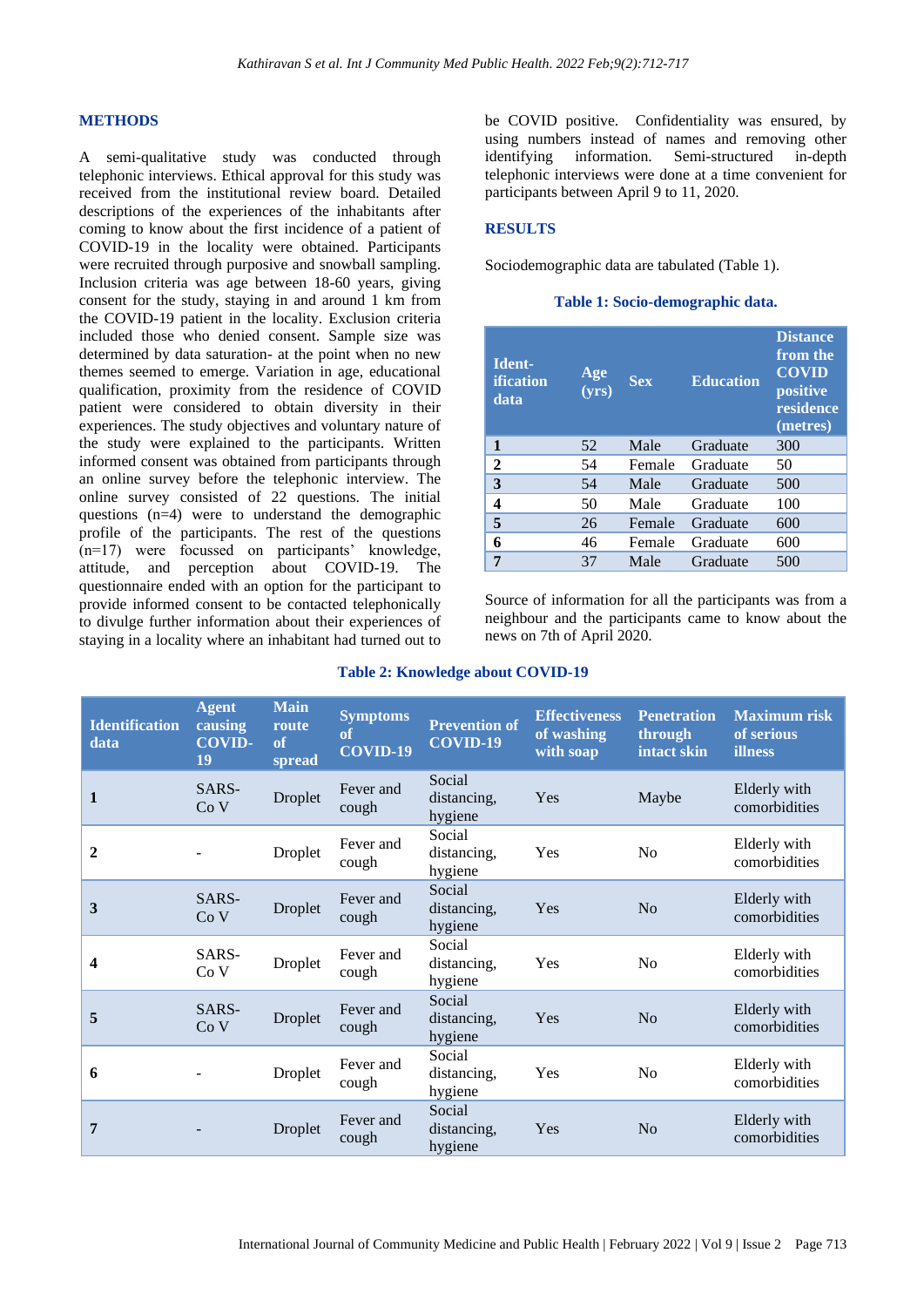| <b>Identification</b><br>data | $Co-$<br>operation<br>of public<br>to<br><b>lockdown</b> | <b>Comparison</b><br>of Indian<br>health care<br>to world<br><b>nations</b> | <b>Visiting</b><br>crowded<br><b>places</b><br>without<br>mask | <b>Maintaining</b><br>social<br>distancing | <b>Following</b><br>hand<br>hygiene | <b>Avoiding</b><br>touching<br>unnecessary<br>surfaces | <b>Contact with</b><br>health care<br>professional or<br>crisis helpline |
|-------------------------------|----------------------------------------------------------|-----------------------------------------------------------------------------|----------------------------------------------------------------|--------------------------------------------|-------------------------------------|--------------------------------------------------------|--------------------------------------------------------------------------|
| $\mathbf{1}$                  | To an<br>extent                                          | Ahead of                                                                    | No                                                             | Yes                                        | <b>Yes</b>                          | Yes                                                    | N <sub>o</sub>                                                           |
| $\overline{2}$                | To an<br>extent                                          | Equal                                                                       | No                                                             | Yes                                        | Yes                                 | Yes                                                    | Not aware of<br>any such<br>services                                     |
| $\mathbf{3}$                  | To an<br>extent                                          | Lagging<br>behind                                                           | N <sub>o</sub>                                                 | Yes                                        | Yes                                 | Yes                                                    | No                                                                       |
| $\overline{\mathbf{4}}$       | To an<br>extent                                          | Equal to                                                                    | N <sub>0</sub>                                                 | Yes                                        | Yes                                 | N <sub>o</sub>                                         | Yes                                                                      |
| 5                             | Complete                                                 | Equal to                                                                    | No                                                             | Yes                                        | Yes                                 | Yes                                                    | N <sub>o</sub>                                                           |
| 6                             | Complete                                                 | Equal to                                                                    | No                                                             | Yes                                        | Yes                                 | Yes                                                    | Not aware of<br>any such<br>services                                     |
| 7                             | To an<br>extent                                          | Lagging<br>behind                                                           | N <sub>o</sub>                                                 | Yes                                        | Yes                                 | Yes                                                    | <b>Yes</b>                                                               |

# **Table 3: Attitude and practice during COVID-19 outbreak.**

### **Table 4: Reaction to news of COVID-19 patient in locality.**

| <b>Identification</b><br>data | <b>Emotional</b><br>reaction to<br><b>COVID</b>           | <b>Emotional</b><br>reaction to<br>curfew                                                                              | <b>Major</b><br>concerns                                             | <b>Measures that</b><br>could have<br>been taken to<br>prevent such<br>worries                                                                                                                        | <b>Behavioural</b><br>changes/<br>precautions after<br>this incident                                                                                                                | <b>Feeling</b><br>towards<br>the patient                                            |
|-------------------------------|-----------------------------------------------------------|------------------------------------------------------------------------------------------------------------------------|----------------------------------------------------------------------|-------------------------------------------------------------------------------------------------------------------------------------------------------------------------------------------------------|-------------------------------------------------------------------------------------------------------------------------------------------------------------------------------------|-------------------------------------------------------------------------------------|
| 1                             | Panic, what if<br>the virus can<br>spread through<br>air? | Unsure of<br>reason for<br>sudden<br>blockage,<br>confused to<br>see roads<br>blocked and<br>announcement<br>by police | Elderly at<br>home,<br>work<br>issues.<br>duration<br>of<br>lockdown | Following all<br>rules as advised                                                                                                                                                                     | Increased<br>handwashing<br>Definite mask if<br>going out<br>Better immunity<br>providing food<br>cooked                                                                            | Angry<br>Was done<br>on purpose<br>to spread<br>the<br>infection<br>among<br>Hindus |
| $\mathbf{2}$                  | Scared, who<br>else is positive<br>in the locality?       | Difficulty as<br>essentials<br>cannot be<br>obtained<br>directly now                                                   | nil                                                                  | Proper<br>screening of<br>others in<br>locality so that<br>we can be aware<br>of positive cases                                                                                                       | Completely stopped<br>going out unless<br>necessary                                                                                                                                 | Pity<br>Unaware of<br>the<br>seriousness<br>probably                                |
| 3                             | Scared, what<br>will be the<br>consequences?              | Consequences<br>about duration<br>of lockdown<br>extended to 7<br>more days<br>than other<br>places                    | Salary<br>crunch                                                     | Authentic news<br>on mode of<br>spread<br>Practical<br>household day<br>to day issues to<br>be addressed by<br>media-paper,<br>milk, buying<br>grocery, etc<br>Reduced<br>contradicting<br>news on ty | Walking dog<br>reduced, close areas<br>only, washing of<br>dog's feet after<br>entering<br>more hand washing<br>Maid stopped<br>Completely stopped<br>going out unless<br>necessary | Pity                                                                                |

Continued.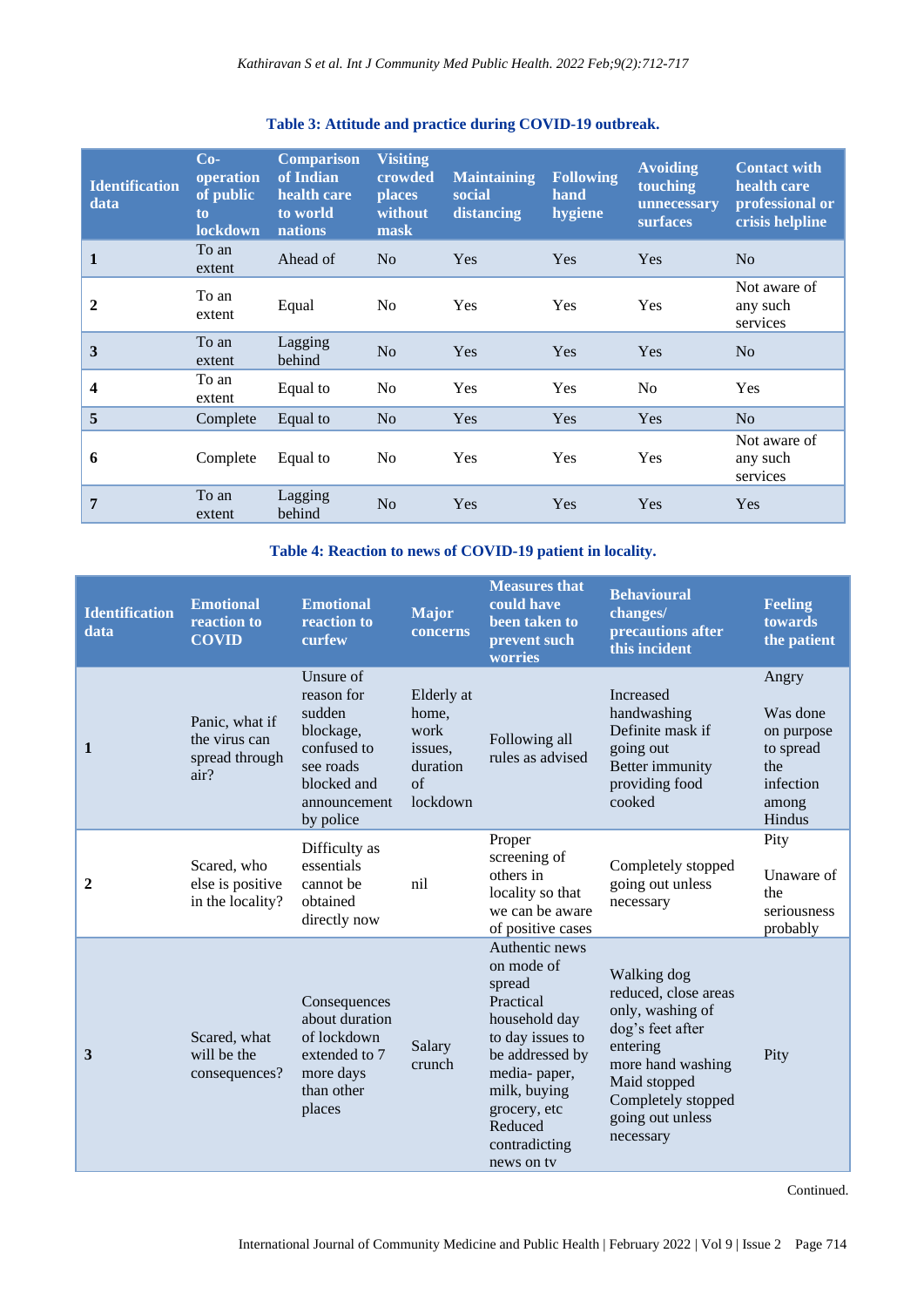| <b>Identification</b><br>data | <b>Emotional</b><br>reaction to<br><b>COVID</b>      | <b>Emotional</b><br>reaction to<br>curfew                                                      | <b>Major</b><br>concerns                                                            | <b>Measures that</b><br>could have<br>been taken to<br>prevent such<br>worries                | <b>Behavioural</b><br>changes/<br>precautions after<br>this incident                                                           | <b>Feeling</b><br>towards<br>the patient |
|-------------------------------|------------------------------------------------------|------------------------------------------------------------------------------------------------|-------------------------------------------------------------------------------------|-----------------------------------------------------------------------------------------------|--------------------------------------------------------------------------------------------------------------------------------|------------------------------------------|
| 4                             | Chilling that<br>COVID has<br>reached so<br>close by | House at the<br>end of street,<br>still receiving<br>essentials<br>every day, so<br>manageable | <b>Business</b><br>stoppage,<br>Elderly<br>family<br>members,<br>asthmatic<br>child | Follow<br>everything as<br>advised<br>Rapid testing of<br>all during or<br>before<br>lockdown | Clothes change often<br>Wash more often<br>Turmeric and salt<br>gargle<br>Regular pranayama<br>Compulsory hot<br>water for all | Pity<br>Pray for his<br>betterment       |
| 5                             | Fear of other<br>modes of<br>spread                  | Afraid to see<br>sudden<br>blockage of<br>nearby roads                                         | College<br>extension                                                                | Prior<br>appropriate<br>warning                                                               | Completely stopped<br>going out unless<br>necessary                                                                            | Angry<br>Did it on<br>purpose            |
| 6                             | Scared                                               | Worried as to<br>how we will<br>procure food<br>stuff                                          | Extent of<br>lockdown                                                               | Prior<br>preparation<br>about how to go<br>about                                              | Completely stopped<br>going out unless<br>necessary                                                                            | Pity                                     |
| 7                             | Confusion                                            | Worried how<br>long this will<br>last                                                          | Salary<br>crunch,<br>elderly<br>family<br>members                                   | Information<br>about spread of<br>virus                                                       | Hand washing<br>Wearing mask for<br>nearby shop also                                                                           | Pity                                     |

**Table 5: Further reaction to news of COVID-19 patient in locality.**

| <b>Identification</b><br>data | <b>Fear of</b><br>contracting<br><b>illness</b>                                 | <b>Chances of</b><br>family<br>contracting<br><b>illness</b>                  | <b>Reaction of</b><br>family if you<br>were covid+ | <b>Your reaction to</b><br>a positive family<br>member                          | <b>Participation in</b><br>lockdown       | <b>How long</b><br>this will<br>last |
|-------------------------------|---------------------------------------------------------------------------------|-------------------------------------------------------------------------------|----------------------------------------------------|---------------------------------------------------------------------------------|-------------------------------------------|--------------------------------------|
| $\mathbf{1}$                  | Less                                                                            | Elderly<br>mother, fear<br>increases<br>on talking<br>on phone<br>with others | Worried, make<br>sure isolated                     | Get best care for<br>them                                                       | Doing what is told<br>as best as possible | No idea                              |
| $\mathbf{2}$                  | Less                                                                            | Less                                                                          | Feel bad, make<br>sure isolation is<br>done        | Take it strongly,<br>best care                                                  | Doing what is told<br>as best as possible | End of<br>May                        |
| 3                             | Doubt due<br>to probable<br>air spread                                          | Less than<br>1% chance,<br>all steps<br>taken                                 | Admitted<br>immediately,<br>proper isolation       | Feel horrible, all<br>worried                                                   | Doing what is told<br>as best as possible | June<br>Till<br>numbers<br>fall      |
| 4                             | I am the<br>only person<br>stepping out,<br>worry that I<br>may get<br>infected | Need more<br>caution.<br>daughter<br>and mother                               | Will manage<br>well                                | I will not be able<br>to tolerate;<br>anxiety varies<br>with who is<br>affected | Doing what is told<br>as best as possible | September                            |
| 5                             | Minimal                                                                         | minimal                                                                       | Worried                                            | Worried, make<br>sure proper care                                               | Doing what is told<br>as best as pos      | June                                 |
| 6                             | Minimal                                                                         | minimal                                                                       | Worried                                            | Worried, make<br>sure proper care                                               | Doing what is<br>as best as possible      | Continued.                           |
| 7                             | Minimal                                                                         | minimal                                                                       | Not be able to<br>tolerate                         | Worried, make<br>sure proper care                                               | Doing what is told<br>as best as possible | June                                 |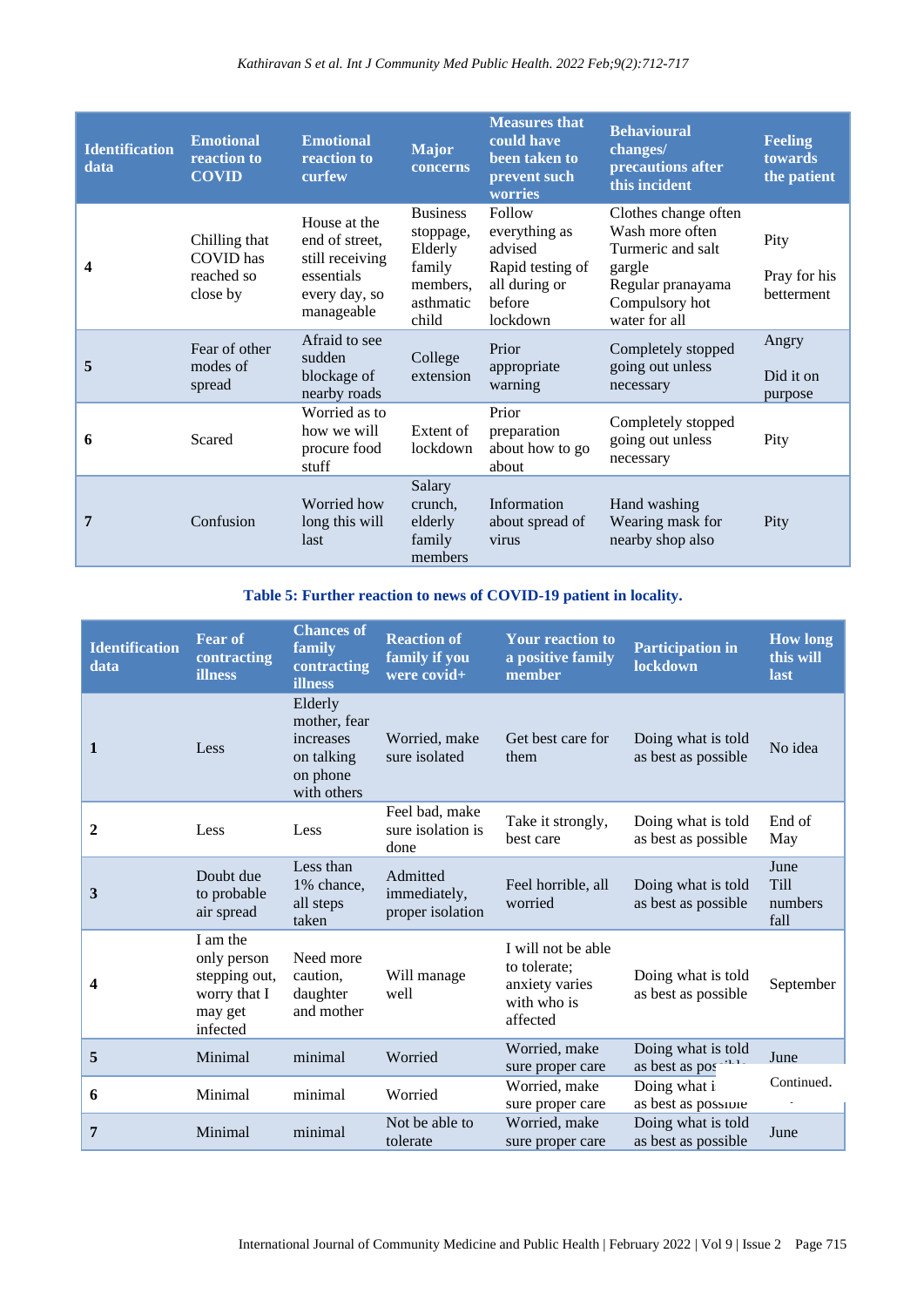From Table 2 it is evident that all the participants had adequate knowledge about COVID-19 in terms of route of spread, symptoms and severity of infection.

All the participants were aware of the correct attitudes and practices of the general public to be followed during the pandemic including hand hygiene, use of face masks, social distancing and adhering to the government lockdown rules (Table 3).

Table 4 enumerates the participants' reactions to the news of COVID-19 patient for the very first time in that locality.

Mixed reactions of panic, fear and confusion were obtained. Most participants were concerned about children and elderly at home, financial constraints due to the blockage of the locality from adjoining areas, everyday hassles that they were about to experience, etc. Significant additional precautions were taken by most participants after this incident including stopping household maids, stricter social distancing practices, changes in routine including stoppage of walking their dogs, not going out completely, etc.

Table 5 enumerates other changes in their thinking including doubts about mode of spread of infection and its severity. Despite most participants having minimal fear of contracting the illness themselves, fear of a family member acquiring the same seemed to be significantly higher on hearing the news.

# **DISCUSSION**

The interview was conducted during the immediate aftermath of the nationwide lockdown in March 2020. To our knowledge, this is the earliest study to be carried out using a semi qualitative methodology. Also, the setting of the study is unique in the fact that all the participants were already known to each other. One of the authors belonged to this particular community and so one could expect that the experiences narrated by the participants would be upfront and not guarded as usually expected. Also, the timing of the study was unique in the fact that this was the first instance of outbreak in that community at that point in time and so the added restrictions that were imposed at that time came as an added shock to the participants. The instrument used was multidimensional. It had components testing knowledge, attitude and practices of the participants as a tool for validation, to find out if they were well informed about the disease. A semi structured questionnaire was used to have direction in the interview and as it was a cross sectional interview, using telephone, scales were not utilized due to paucity of time.

As shown in Table 1, the sociodemographic characteristics of the sample was representative. All the participants were cooperative and were belonging to various communities and religions. The interview was

conducted in their vernacular language, making it comfortable for the participants. From the initial part of the questionnaire (Table 2, 3) it is evident that the participants were well informed about all the aspects of COVID-19.

Similarly, (Table 4) varied responses to the news were obtained. The added local curfew was considered a hinderance by the participants due to issues in acquiring daily necessities and the suddenness of the announcement added to the same. The common major concern remained about the concern for elderly parents at home, showing that they were well informed about the lethality of the disease in the elderly.<sup>2</sup> Another side to this was the salary crunch which also worried them. The fact that worried the participants regarding future course of action was the lack of testing neighbours in the locality despite a week of diagnosis and isolation of the patient. This added to doubts about the mode of spread of the illness apart from the droplet route being told about, adding to unnecessary worries.<sup>7</sup>

It was good to notice that after the incident, there was an added seriousness in the way social distancing and hygiene instructions were carried out by all the participants and their family members.<sup>3</sup> This should ideally be the norm otherwise also and should continue despite the reduction in fear of the disease in coming times also. Although most of the participants' attitude towards the patient was that of pity, a couple of them felt angry towards the patient, blaming him for spreading the disease in the community on purpose. Stigma against minority continues to prevail in these trying times also.<sup>4</sup>

Despite the news, most participants were not much worried about themselves, although worry for a family member contracting the illness prevailed, especially elderly. All the participants gave their 100% in taking all precautions during the lockdown, hoping for the pandemic to end around end of 2020.

Limitations of the study includes a small sample size and online mode of data collection. More information on other aspects of the impact of virus could have been collected.

#### **CONCLUSION**

The study adds to the existing literature that fear and anxiety during a pandemic are mostly due to the uncertainty related to the disease spread and misinformation. There is a need for phased and well informed lockdown implementation and better knowledge propagation among the general public in order to mitigate unwanted fear and panic among the general public.

*Funding: No funding sources Conflict of interest: None declared Ethical approval: The study was approved by the Institutional Ethics Committee*